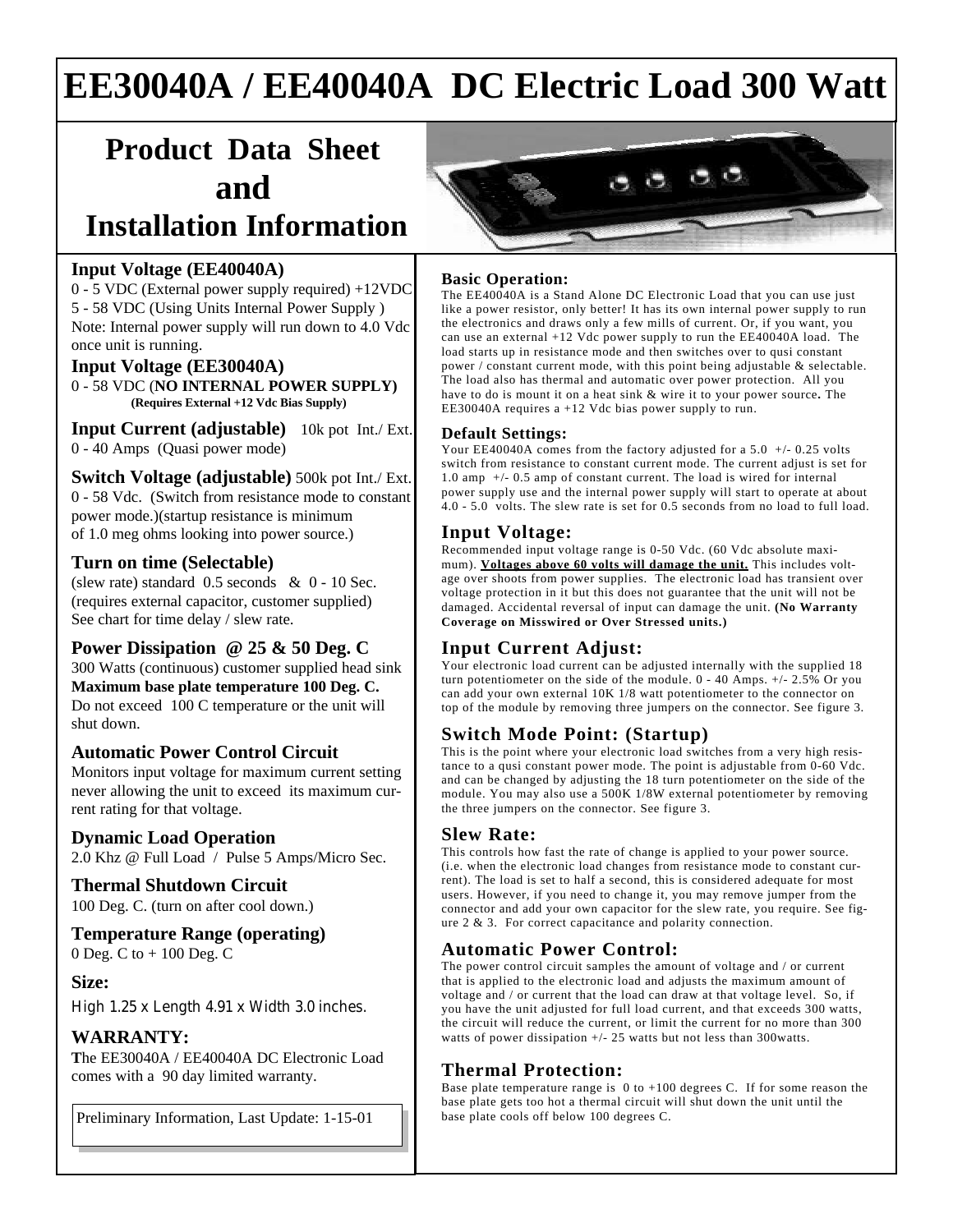#### **Internal / External Power Supply Operation:**

The EE40040A has its own internal power supply for running the control and operation circuitry of the unit. Voltage operation is from 5.0 to 58 Vdc and uses a little current ( typically 200 ma. avg.) from the power source that is connected to it. **Note: this current is not accounted for in the current monitor circuit.** The power supply will start to operate from 4.0-5.0 volts and once operational will continue to operate even if the voltage goes below 5.0 volts. If, however, you are going to use the unit at startup into a source that operates below 5.0 volts we suggest that you use an external power source to run the unit. The power supply should be  $a +12$  Vdc  $+/- 0.1$  volts @ 250 ma. with a well regulated output.

**Note:** when connecting two or more loads to one power supply, the loads will share a common return path to each load's ground ( i.e. you need a separate +12 volt supply for each isolated electronic load)

#### **Current Monitor Current Share Output:**

Full range output is from 0-0.4 volts with 0.4 volts being full scale. This represents a 0-40 amp output, the output voltage is  $+/- 2.5\%$  accurate at any point in that range. Current monitor can be measured at the connector on top of the module. This output can also be used to drive another unit as a slave load.

#### **Temperature Range:**

The operation range of the unit is 0 Degree C to +100 Degree C.

#### **Mechanical Mounting:**

When mounting the EE40040A to a heat sink make sure that you have good heat conductivity and thermal flow. For your application try not to exceed the maximum temperature range of the unit. Use all mounting holes to get the best thermal bond / pressure that you can, to the heat sink In most cases, adding thermal compound should help in heat transfer or use a metal heat transfer strip to help in the heat conduction.

**Note: You should test each base plate to make sure that you are not exceeding +100 degree C. temperature range at your full load operation. Not all heat sinks and base plates conduct heat in the same manner or dissipate heat equally.**

#### **Warranty:**

**What does your warranty cover:**

Any defect in material or workmanship.

**For how long after purchase:**

90 days for unit replacement.

The warranty period for exchange unit begins with date sent.

#### **What will we do:**

Provide new or, at our option, replacement for repair of your unit.

#### **How do you get service:**

Get a return authorization number from the factory, or call the factory for a replacement unit and one will be charged to your account. When the returned unit arrives and is evaluated as a good unit it will be credited to your account.

#### **What does your warranty** *not* **cover:**

 Customer instructions. The installation manual provides information regarding operation. Installation and set-up. Damage from misuse or neglect. Unit that has been modified or incorporated into other products.

#### **How does state law relate to this warranty:**

 This warranty gives you specific legal rights and you may also have other rights which vary from state to state.



#### **Figure 1.**

**Input Power Table:** ( Volts )  $x$  ( Amps ) = Watts

| uF"s 20.0Vdc 0.02 0.03 0.70 0.14 0.28 57 1.13 2.26 4.50 9.0 18.0 |  |  |  |  |  |     |
|------------------------------------------------------------------|--|--|--|--|--|-----|
| Time Seconds .002 .035 .007 .014 .028 .057 0.113 0.226 0.45 0.9  |  |  |  |  |  | 1.8 |
|                                                                  |  |  |  |  |  |     |

#### **Figure 2. Slew Rate ( speed of turn on ) +/- 10%** (100k) x (Ext. Cap. in  $uF$ ) = Up Time Apx.  $(3.3k)$  x (Ext. Cap. in uF) = Down Time Apx.



**Figure 3. Connector :** Electrical Connections

#### **Special Connection & Operation**

Parallel Operation: (Yes) just parallel the inputs of two or more modules. Each load will need to be adjusted separately except if you are using current share.

**Quality is a continuous on-going effort at Executive Engineering. We do what others only wish they could do. Our goal is to have you tell your friends what a great product we have.**

 **President**

**EXECUTIVE ENGINEERING** 3143 N.W. 41st Street LAUDERDALE LAKES, FL. 33309-4934<br>David G. Weber E-MAIL: Sales@Exec-Eng.com || WEB: HTTP://www.Exec-Eng.com || PHONE/ FAX/ V-MAIL/ (954) 485 - 0177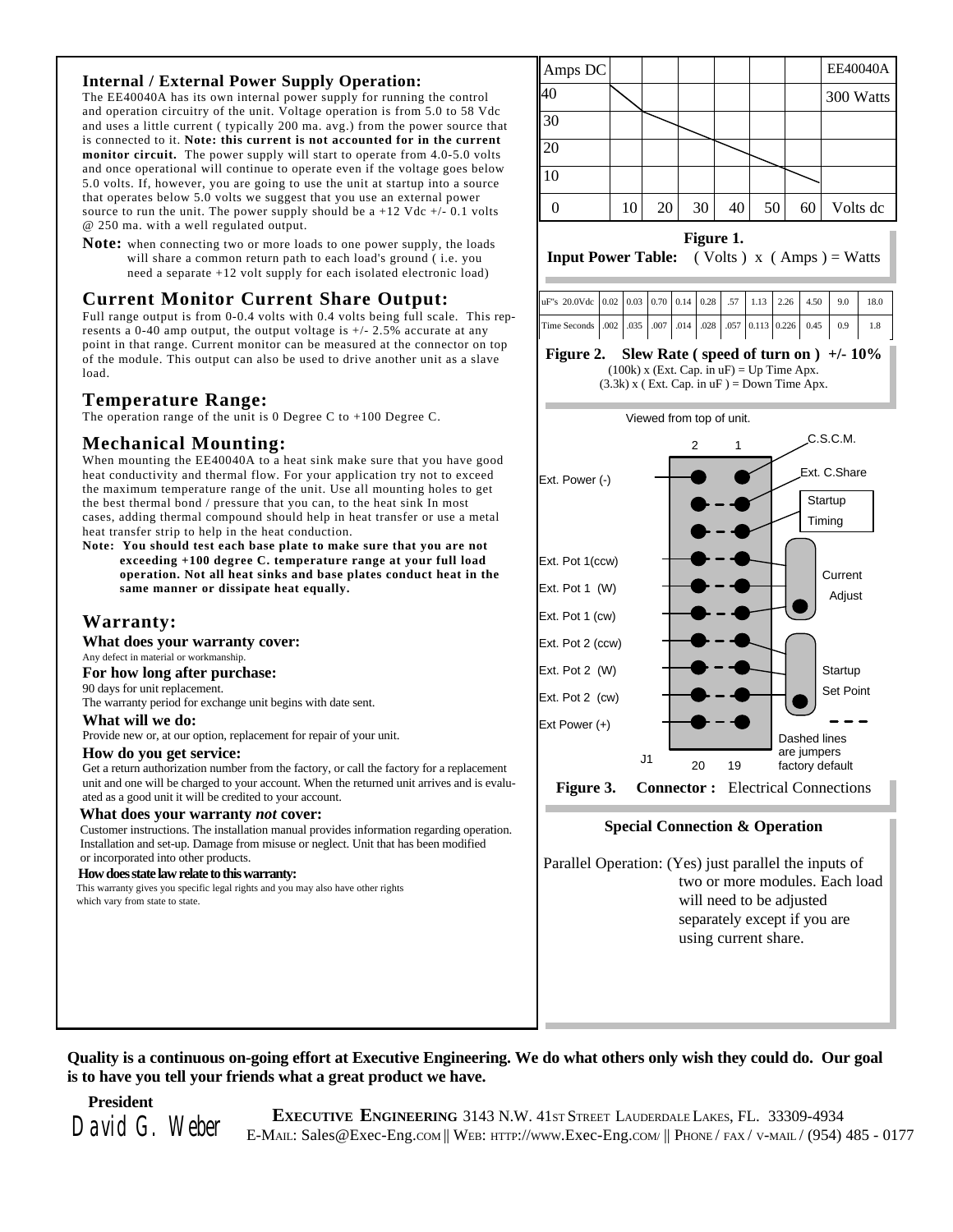**How to install your electronic load and typical hookup option information.**



To add a **Power On-Off switch** remove the jumper on J1 pins 19 & 20 and replace that jumper with a switch. The switch must be capable of handling 250 mA. @ 12 VDC. **Note: DO NOT hook the power supply of one electronic load to the other!** To switch more than one load On-Off at a time, use a multi-pole switch.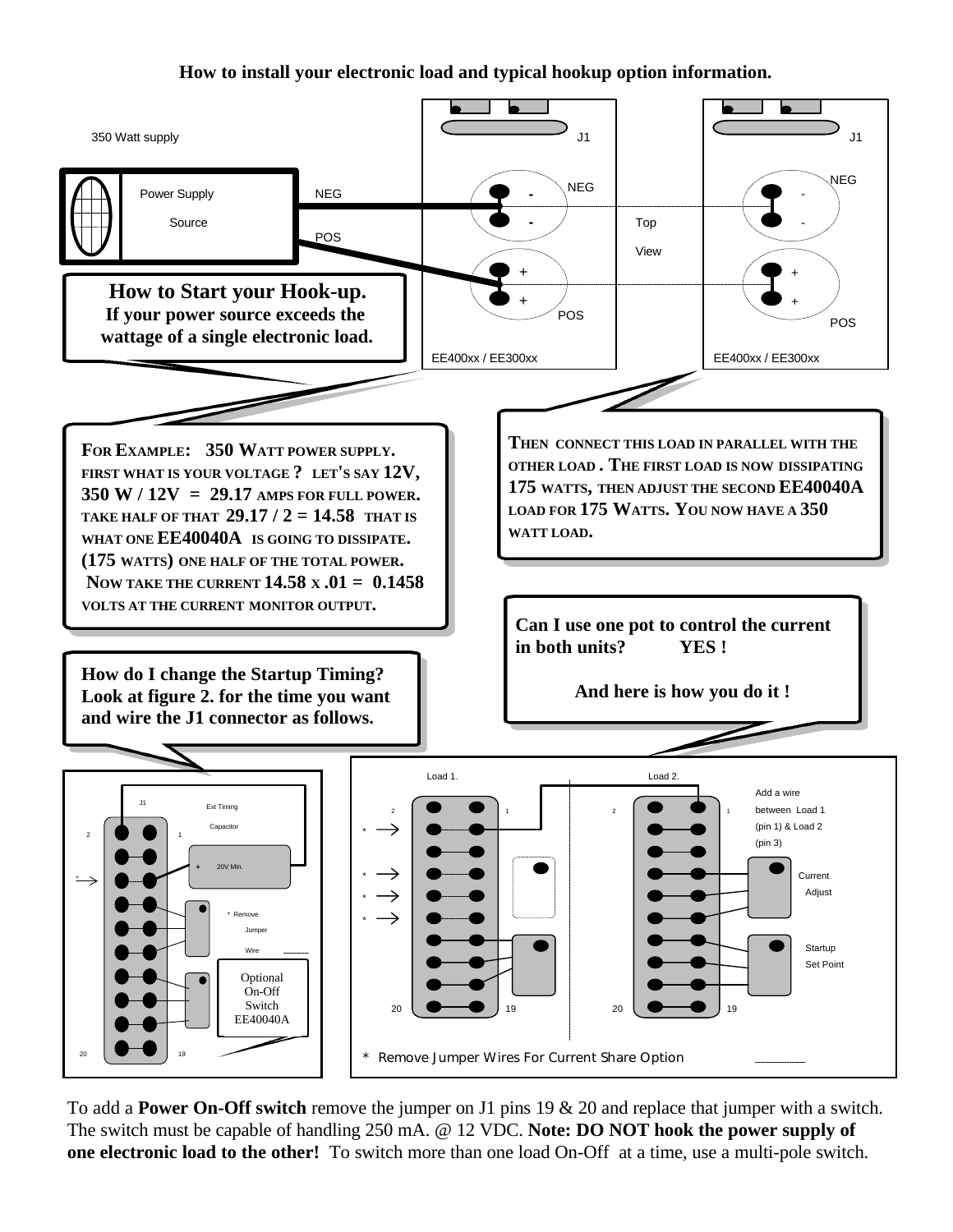## **FAQ ( Frequently Asked Questions )**

## **What is an electronic load ?**

An electronic load dissipates power just like a power resistor.

### **Why is an electronic load better than a power resistor?**

With an electronic load you have better current control versus power dissipation at low resistance levels. For example, you have to have several different power resistors at 250 Watts for different voltages versus one electronic load.

## **What is paralleling & what advantage do I have using it?**

Just like with resistors, in most cases, you can parallel electronic loads of the same type... The load will share the power just like a resistor. And, in some cases, loads that have current share need only one adjustment potentiometer to control all the electronic loads at the same time.

## **Do I have to use a HEAT SINK with the EE400xx series?**

Yes..Yes..Yes...! First, you need to know how much heat you are going to dissipate. In some cases, for low heat dissipations, you may only need to mount the electronic load to the side of your test box. But, when you get up around that 15 watt level you will need a full fledged heat sink. The following factors should be considered - Is the unit going to be run in a continuous mode or intermittent mode? What is the ambient air temperature? If you are going to use the unit in a BURN-IN room that is at 50 C. you will need more heat dissipating ability. If you look in the Wakefield Heat Sink Book, the EE400xx series is designed to mount directly to 392 & 860 series heat sinks. Or, you can use the AAVID high power series heat sinks. The EE400xx / EE300xx was designed to be used on any heat sink with a 3.150 hole spacing, of which there are numerous ones that fit this specification. You can use heat sinks that are either forced air cooled or convection cooled. And. of course, forced air cooling works better than convection cooling. Also, forced air cooling will allow you to use a smaller heat sink.

### **Do I have to use an insulator with the EE400xx /EE300xx series?**

No..! You can mount the electronic load directly to the heat sink. The base plate of the electronic load is isolated electrically.

### **Can I use current share with more than one unit?**

Yes..! You can use up to 4 units in parallel. Beyond this the current sharing may become unequal.

## **What does the Start-up set point do for me?**

In some cases, the source that is hooked to the electronic load cannot start-up into a constant current or can only start-up after it has reached a certain voltage level. The EE400xx /EE300xx series allows you to set the point at which your electronic load will switch from its resistance mode to its constant current mode.

## **What advantages do I have with constant power?**

Most measurement and burn-in is done in constant power or constant current. This allows the current from the power supply, or power source, to remain at the same same power even though the voltage may be changing somewhat.

## **What happens if the power supply shuts off and then restarts?**

Every time the power supply shuts off, the electronic load will recycle just as it did at startup. If, for some reason, the power supply voltage starts to droop (goes lower ) the EE400xx series load will continue to work even below the 5 volt startup level.

## **Can I run two EE400xx \ EE300xx in series to increase the voltage range?**

In theory this may work. In practice it may not. A lot of factors must be taken into consideration. You should contact the factory before trying something like this. (**There are some modes that you cannot use...)**.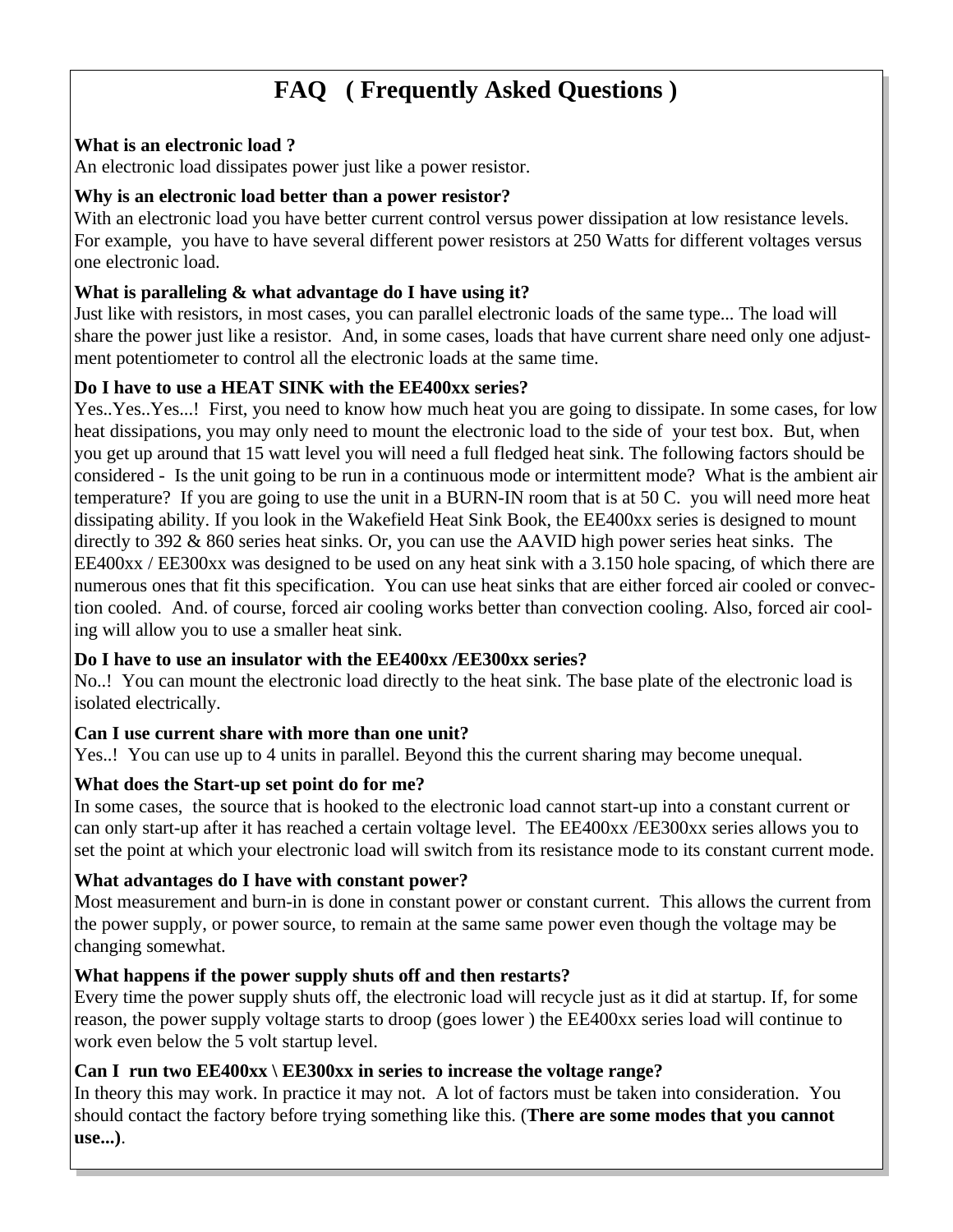**Can I use a computer or signal generator to control a dc source, to control the electronic load?** Yes you can! Note: If you use this to control the load, there is **NO Automatic Power Control, Over Temperature, or Startup Time Delay,** in the load. You are now controlling that.

## **Can I run the load in true constant current mode?**

Yes! but you will have No Automatic Power Control, Over temperature, or Startup Time Delay.

## **Does the electronic load power supply shut off if I add a power On-Off switch? (EE40040A)**

No. The loads power supply will run whenever there is enough power / voltage supplied to it. However, by adding a power On-Off switch you will be able to switch the internal power control electronics on and off in the load. (This is not true for the EE300xxA series you will need an external switch to the bias supply).

## **How much current can the CMCS (current monitor current share) supply?**

The maximum load should be no more than 4.0 K ohms. About 3 - 4 ma.

## **What is the maximum size of the timing capacitor?**

The size is not the problem, the leakage is. The maximum leakage can be no more than about 50 uA and still work well. The leakage is a factor in the timing circuit, and when using very large capacitors may be more of a factor for timing.

## **Should I use All of the Current Input Pin when connecting the load?**

In most cases yes. Each input pin is designed to handle about 25 Amps. By using more than one pin your total input load resistance will be lower. This can be very important to low voltage power supply sources. Otherwise you may not be able to get the maximum current that you desire.

## **What is the maximum ON-Resistance of the electronic load?**

About 0.03 ohms when you add all the circuits together. So, for example, how much current at 2 volts? Well that would be about 67 Amps but the automatic power control will limit you to 40 Amps.

## **Can I use the electronic load below 2 volts?**

Yes. But remember you will need very large gage wire to get large currents to the load... in fact the gage of the wire may be more of a limiting factor to current than the electronic load is.

### **When using a power supply to run the electronic load externally, for low voltage operation, can I use it for more than one electronic load?**

Yes. But the loads that are hooked to that power supply will have a common ground. I.E. the power sources that are connected to the electronic loads will have a common ground and will not be isolated.

## **Can I put a short circuit switch across the electronic load?**

**NO ! NO ! NO !** This is not recommended. Most of the time you will have transients that exceed the input voltage rating of the electronic load. This is especially true with higher voltages. This may cause the electronic load to be damaged. Our suggestion is have a separate load control switch that switches the power source away from the electronic load and switches it to only the shorting switch in use. Remember to switch both the positive and the negative lines, not just one line, to the shorting device.

## **What is the difference between the EE40040A and the EE30040A?**

The only difference is the internal power supply components. The EE30040A does not have a power supply in the unit. This was done to save cost to our customers and give the unit different power supply isolations options for our customers.

## **Do I need to FUSE the bias supply power?**

Yes ! Yes ! Yes ! Both the positive and the negative inputs to the bias power need to be fused ... a 32 Vdc @ 1/4 Amp. Pico Fuse should be used on both inputs and Do Not use a larger Fuse as this may damage the circuits inside the Electronic Load.

## **Remember if you can't find the answer here, Call us, Fax us, E-mail us, Write us. We will get back to you just as soon a possible with your answer!**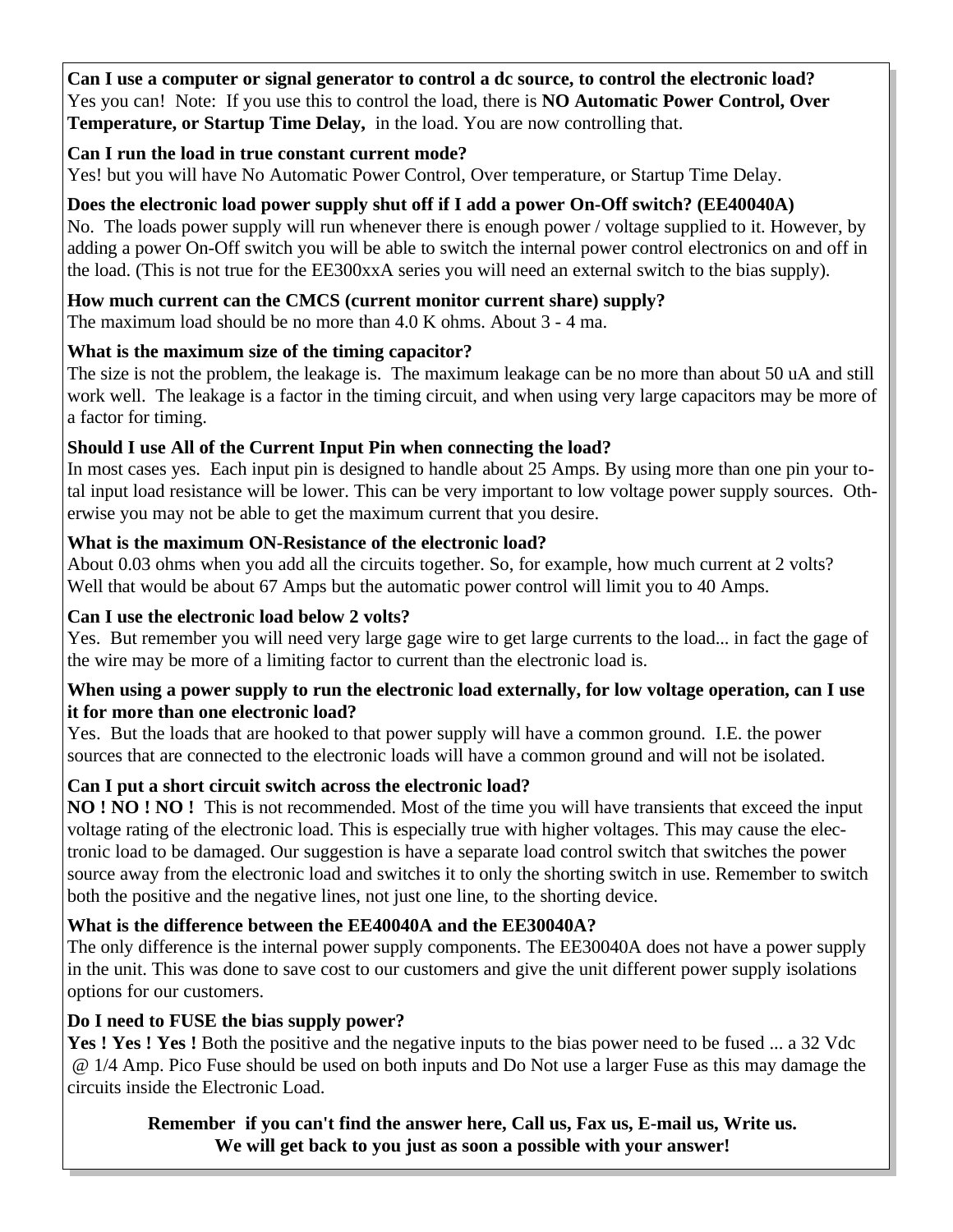## **Test & Operation Setup of EE40040A & EE30040A**

- **1. Read all of the information on these pages.**
- **2. Determine if you are using an EE40040A or an EE30040A**
- **3. Note: any series that starts with an EE300xx will require an external power supply of 12 Vdc @ 0.250 Amps. Also, the power supply should be of an isolated type.**
- **4. If you are using the EE400xx series, the unit has a built in power supply that will supply power to the internal circuits. This power supply starts to work at about 3-5 vdc.**
- **5. If the unit is from the factory, it is set as follows: the unit is set to turn on at 5.0 Vdc input and will draw 1.0 Amps at all voltage levels above 5 Vdc.**
- **6. Should you be using a used unit the first step is to turn the current pot clockwise until you hear it click or 18 turns.**
- **7. Then turn the startup pot counterclockwise until you hear it click or 18 turns.**
- **8. At what voltage do you want to turn the load on? For the power supply or circuit you want to test with the electronic load usually a good choice is to have the startup pot adjusted to approximately 20% of the full voltage.**
- **9. If necessary, next hook up the bias supply (12VDC).**
- **10. Apply the turn-on voltage you want to the main power input terminals and adjust the startup pot clockwise until you measure a voltage on pin 5 of J1 to pin 2 of J1 of approximately 10 - 12 Vdc. This tells you that the startup timing circuit is on. If you have 0-2 Vdc the circuit is in the Off mode and the unit will not allow any current to flow.**
- **11. Adjust the current pot counterclockwise until you get current flow. You may use an amp meter current probe or measure the millivolts or volts from Pin 1 - J1 to Pin 2 - J1 to derive the current you are drawing from your power supply or circuit. ( 10.0 mv per Amp ) .**

Note: To get an accurate reading of current at low power you may want to measure the off set voltage with no current from the current monitor circuit. Then, by subtracting the offset voltage, you can obtain a more accurate current reading. Remember that this is not a precision load and it has a total of a 5% tolerance.

**12. Your Electronic Load should now be fully operational.**

## **Current Share Operation & Setup**

- **13. For each load that is going to be current shared you should perform steps 1 10 first. You will need to pick one load that is going to be your master load. This load will control all the other loads. (Maximum slave loads recommended is 3).**
- **14. You will need to make a cable and wire the current monitor output from Pin 1 J1 master load to Pin 4 - J1 of all the (Slave Loads) and remove the jumpers on pins (3-4),(7-8),(9-10),(11-12). Note: You can not current share with one load running positive voltage and another load running a different voltage. The loads have a common ground using the internal or external bias power supply. You can only current share a single power source.**

## **Remote Control Setup & Operation**

- **15. Note: In using the remote control, the power foldback, startup time delays and thermal protection are disabled... ! ( Maximum power can be exceeded ) It is the customers responsibility to make sure that the power level is not in excess of the 300 watt level at any voltage or exceed a temperature of 100C on the unit's base plate.**
- **16. Remove jumpers (7-8), (9-10), (11-12). Apply a dc voltage (0-4.0Vdc) from Pin 10 J1 positive and return ground to Pin 16, 2 - J1, Jumper (Pin 3-4). Your power supply voltage must be very stable and clean of noise (remember .10 volts is 1 Amp of power.) We suggest using a divider right at the connector of the electronic load to reduce the noise and add stability.**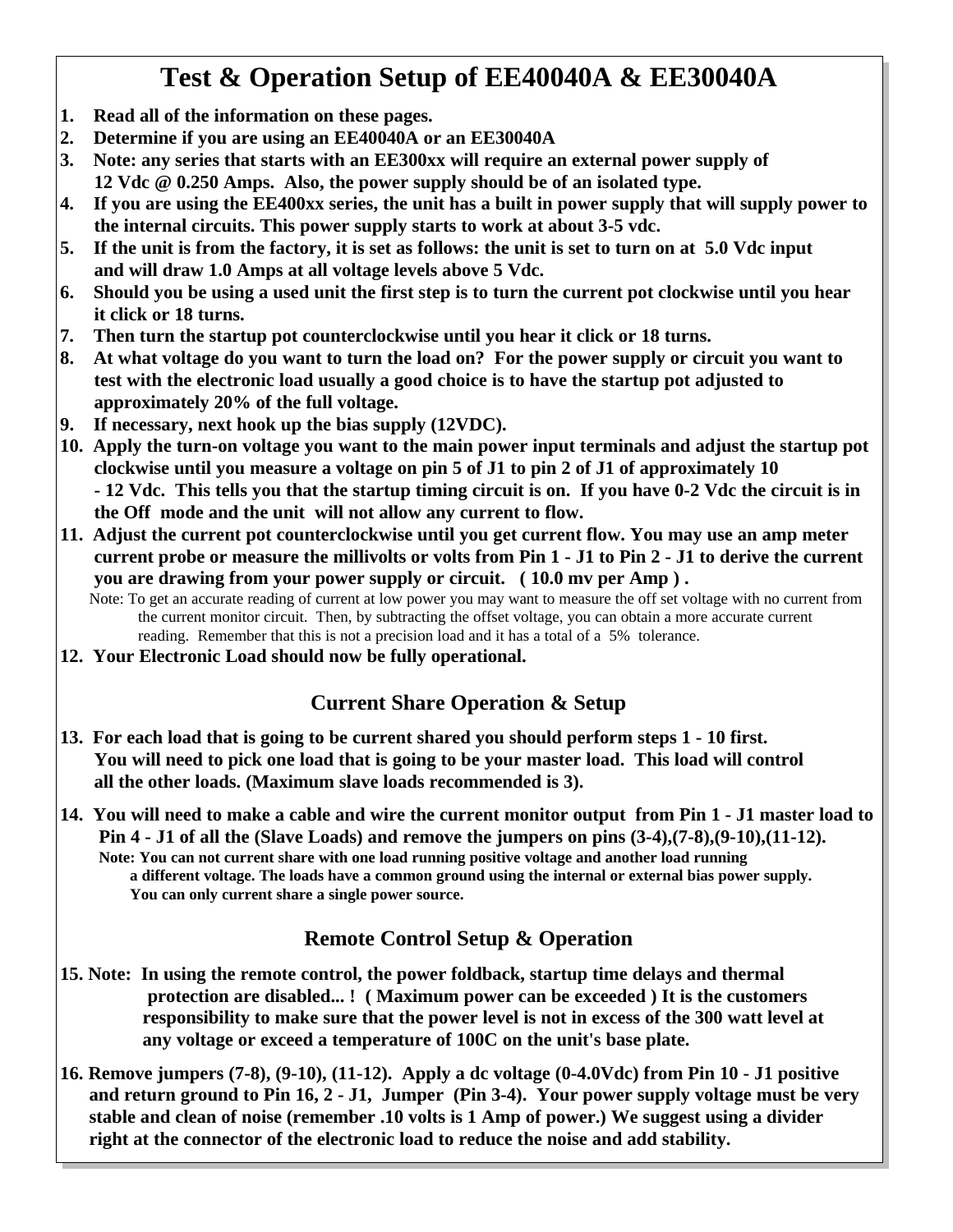## **Temperature Shutdown**

**17. The unit should never be allowed to go into thermal shutdown. If it does, when the unit cools it will turn on in constant current mode of operation (Bypassing time delay & resistance mode).**

## **Constant Power / Automatic Power Control**

**18. How can I tell if the power control circuit is working?**

 **Hook up an external power supply to the load input pins. Set the power supply to 10 Vdc. Measure Pin 12 - J1 for an approximate voltage of 3.0 Vdc. Then increase the power supply voltage output to 15 Vdc. The voltage at Pin 12 -J1 should have decreased to approximately 2.0 Vdc.**

Note: The constant power circuits adjust the reference voltage as the voltage goes up or down to the electronic load thereby adjusting the power (current ) the electronic load is pulling from the external power source.

## **Constant Current Operation**

**19. Can I operate the electronic load in true constant current mode? Yes, remember that by doing this you will disable the startup, Over temperature, and automatic power control circuits .**

 **First remove the jumper from Pin ( 11 - 12 )**

 **Then with a 1.5K 1watt resistor as well as a 5.1 Vdc Zener diode (1N5231B) ,connect the resistor from Pin 20 - J1 to the Banded side of the diode. Connect the other end of the diode to Pin 2 - J1 ( ground ). Also, connect a wire from the banded side of the diode to Pin 11 - J1. The electronic load will now run in constant current.**

Note: It is assumed that the jumpers are in use in the circuits and that they will stay in use unless we tell you to do something different.

## **Time Delay Adjustments**

**20. The time delay can be changed by removing the jumper from Pins ( 5 - 6 ) and connecting a new time delay capacitor from Pin 2 - J1 (ground) to Pin 5 - J1 (positive). See the time delay chart for capacitor size for the time delay you need.**

Note: The charge and discharge times are different.

## **Adding an External Bias Power Supply**

**21. If you are using an EE400xx series and want to disable the internal power supply first remove the jumper from Pins (19 - 20) - J1. Next, connect a 12 Vdc @ 250 ma to Pin 20 - J1 (Positive) and Pin 2 - J1 (Return). Your 12 Vdc power supply should be set to within +/- 10 mv of 12 volts. Depending on the noise from your bias supply, you may have to add filter caps at the J1 connector input to reduce noise to the internal circuits.**

 **Remember that the (return) side of your bias supply is also connected to the (return / Neg ) side of the Electronic Load input side. We recommend that you use an isolated type bias power supply. The EE300xx series requires a bias power supply to operate.**